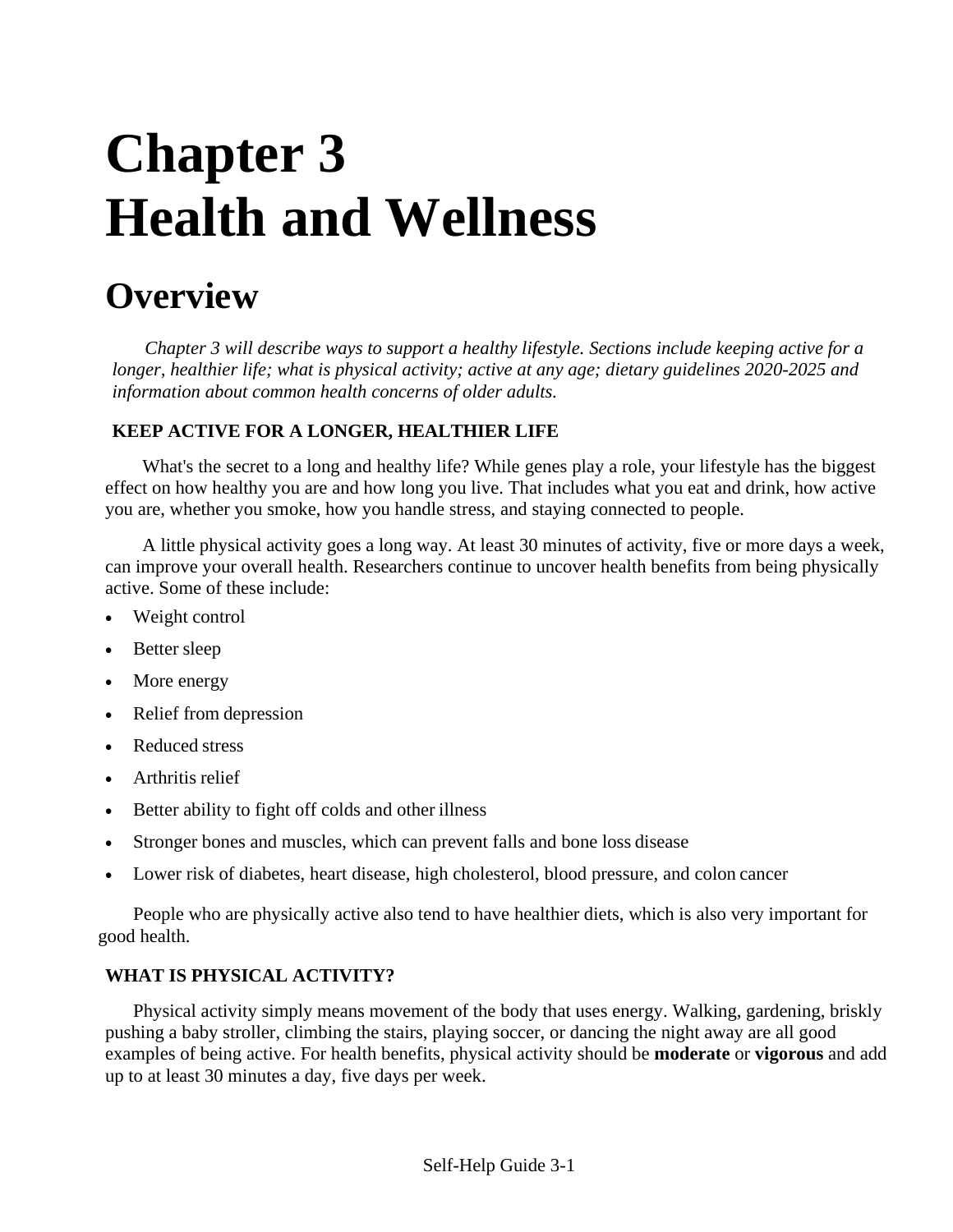Moderate physical activities include:

- Walking briskly (about  $3\frac{1}{2}$  miles per hour)
- Hiking
- Gardening/yard work
- Dancing

Vigorous physical activities include:

- Running/jogging (5 miles per hour)
- Bicycling (more than 10 miles per hour)
- Swimming (freestyle laps)
- Golf (walking and carrying clubs)
- Bicycling (less than 10 miles per hour)
- Weight training (general light workout)
- **Aerobics**
- Walking very fast  $(4 \frac{1}{2})$  miles per hour)

Some physical activities are not intense enough to help you meet the recommendations. Although you are moving, these activities do not increase your heart rate, so you should not count these towards the 30 or more minutes a day that you should strive for. These include walking at a casual pace such as while grocery shopping and doing light household chores.

# **ACTIVE AT ANY AGE**

If you aren't active or haven't done any physical activity in a while, don't worry it's never too late to start. Even people in their 90s can benefit from physical activity. The more active you are, the more health benefits you'll enjoy. Here are some tips to get you started or keep you going in the right direction:

- **Pump yourself up**. Keep reminding yourself of all the good things that come with physical activity. Make a list, post it where it's obvious, and review it every day.
- **Do what feels good**. Choose an activity you like. That way you're more likely to stick with it. Try combining exercise with another activity: lift weights or walk in place while you're watching television; take a walk with your grandchild while you're babysitting.
- **Don't sweat it.** If you're pressed for time, don't add to your stress. Divide your daily activity into small sessions. Take a 10-minute walk at lunch, another one after dinner; pull weeds for 10 or 15 minutes.
- **Ease into it**. Don't try to do too much at once, especially if you have a health problem. Start slowly. If you want to jog, start out by walking. If walking for 30 minutes seems too hard,try walking for 10 minutes first.
- **Eat well.** Good nutrition and physical activity go hand in hand. Good food gives your body the fuel it needs to stay active and function at its best. Choose foods wisely and try to pack in as many nutrients as you can.
- **Starting a walking program** is one example of a physical activity program. It's the easiest, least expensive, and most enjoyable. No special equipment or clothing is necessary, just good walking shoes. Having a walking partner will help you keep your commitment to yourself and stay with it. Many shopping malls are open early for walkers who want a level surface and a controlled climate. Call ahead to ask if they have early hours and a mileage map. You'll find you have lots of company.

There are no guarantees in life — staying active doesn't mean you'll automatically live to 100 and never be sick. But with regular physical activity, you'll increase your chances of living a longer, healthier, and more independent life. Source: [www.aarp.com](http://www.aarp.com/)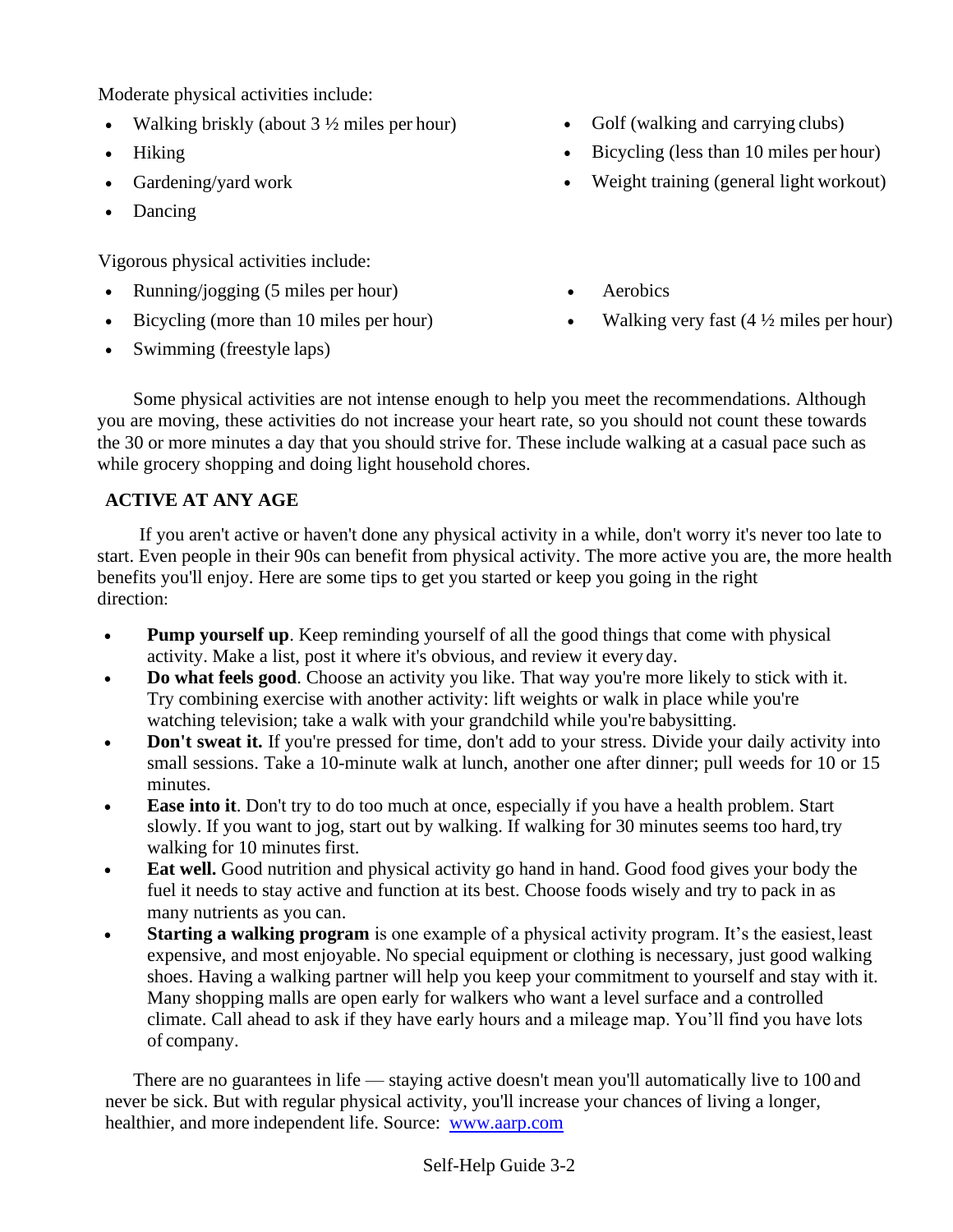# **DIETARY GUIDELINES 2020-2025**

# **"Make Every Bite Count with the Dietary Guidelines for Americans."**

**Source:** <https://www.dietaryguidelines.gov/>

The Dietary Guidelines are jointly issued and updated every 5 years by the Departments of Agriculture [\(USDA.g](http://www.usda.gov/)ov) and Health and Human Services [\(HHS.g](http://www.dhhs.gov/)ov). They provide authoritative advice for Americans ages 2 and older about consuming a healthy, nutritionally adequate diet, and being physically active to attain and maintain a healthy weight, reduce risk of chronic disease, and promote overall health.



 The 2020-2025 Dietary Guidelines provides four overarching Guidelines that encourage healthy eating patterns at each stage of life and recognize that individuals will need to make shifts in their food and beverage choices to achieve a healthy pattern.

# **Make every bite count with the** *Dietary Guidelines for Americans***. Here's how:**

- **1. Follow a health dietary pattern at every life stage.** At every life stage—infancy, toddlerhood, childhood, adolescence, adulthood, pregnancy, lactation, and older adulthood—it is never too early or too late to eat healthfully.
- 2. **Customize and enjoy nutrient-dense food and beverage choices to reflect personal preferences, cultural traditions, and budgetary considerations.** A healthy dietary pattern can benefit all individuals regardless of age, race, or ethnicity, or current health status. The Dietary Guidelines provides a framework intended to be customized to individual needs and preferences, as well as the foodways of the diverse cultures in the United States.
- 3. **Focus on meeting food group needs with nutrient-dense foods and beverages and stay within calorie limits.** An underlying premise of the Dietary Guidelines is that nutritional needs should be met primarily from foods and beverages—specifically, nutrient-dense foods and beverages. Nutrient-dense foods provide vitamins, minerals, and other health-promoting components and have no or little added sugars, saturated fat, and sodium. A healthy dietary pattern consists of nutrientdense forms of foods and beverages across all food groups, in recommended amounts, and within calorie limits.
- 4. **Limit foods and beverages higher in added sugars, saturated fat, and sodium, and limit alcoholic beverages.** At every life stage, meeting food group recommendations—even with nutrient-dense choices—requires most of a person's daily calorie needs and sodium limits. A healthy dietary pattern doesn't have much room for extra added sugars, saturated fat, or sodium—or for alcoholic beverages. A small amount of added sugars, saturated fat, or sodium can be added to nutrient-dense foods and beverages to help meet food group recommendations, but foods and beverages high in these components should be limited.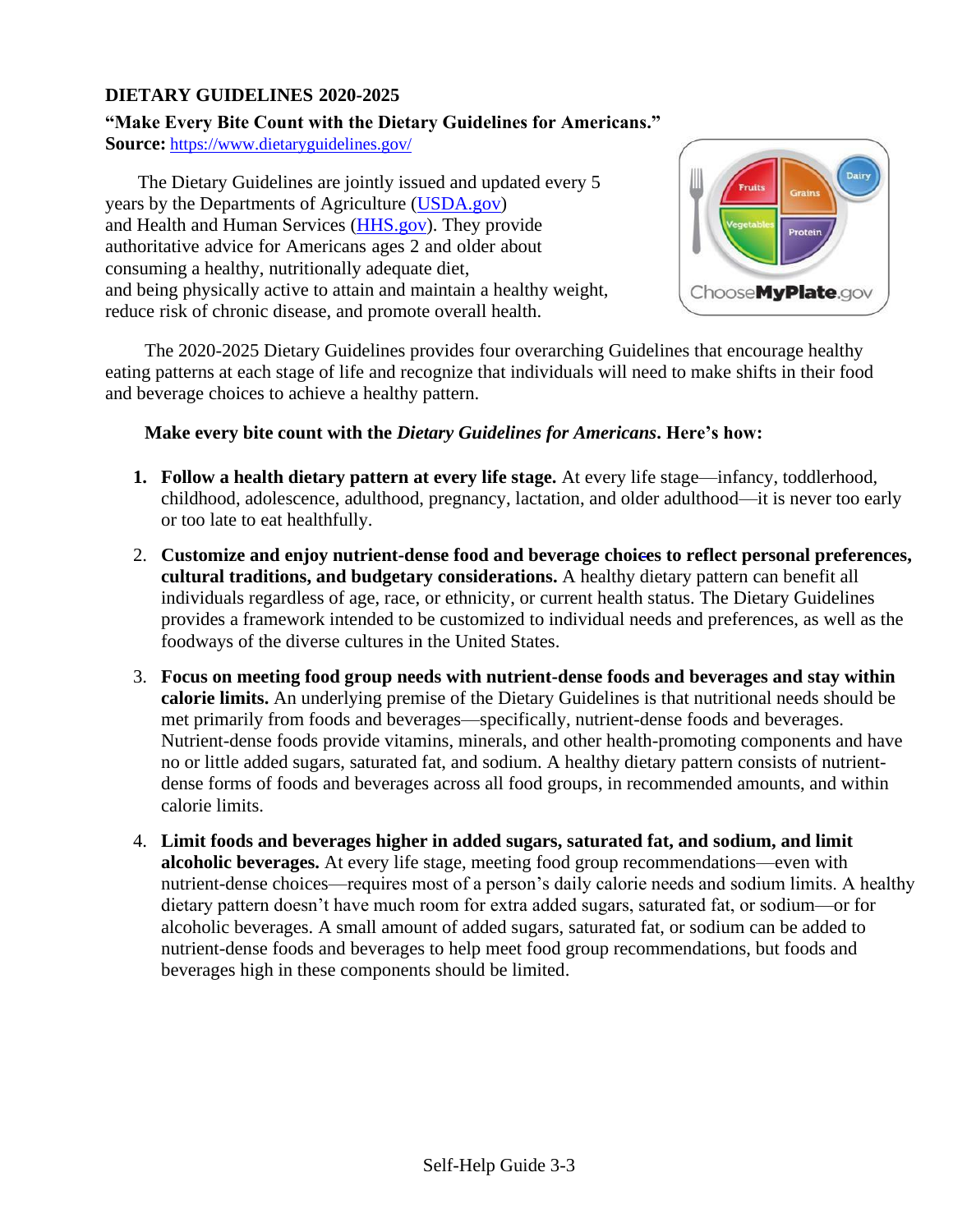# **STAY HEALTHY – PRACTICE PREVENTION**

Working with your doctor to stay healthy is as important as getting the right treatment when you're sick. Preventive care, or care to prevent illness and disease, includes health tests/screenings, vaccines, and health counseling. Regular preventive care can help you stay healthy and live longer.

Like exercise, eating right, and other things you do to keep healthy, preventive care is up to you. Talk to your doctor about which tests and vaccines you need and how often you should get them. Keep a record of all the tests you have and when, as well as the results. Mark the dates you need to get tested again on your calendar.

# **Health Tests**

Some tests can help find problems or diseases before you start to have symptoms. Treating a health problem sooner rather than later improves your chances of getting better - it can even save your life.

Your doctor will recommend tests — and how often you should have them — based on your:

- age and gender
- medical history
- current health
- family history

Your doctor might want you to get some tests sooner or more often than other people if you're at risk for a certain illness based on your family or medical history.

If you're a woman age 40 or older, talk to your doctor about testing for:

- breast cancer (mammogram, self-breast and clinical breast examinations)
- colorectal cancer (digital rectal examination, fecal occult blood test, sigmoidoscopy, colonoscopy, barium enema)
- skin, ovarian, cervical, and other types of cancer
- diabetes
- high blood pressure
- high cholesterol
- osteoporosis (bone density test)
- vision and hearing
- tuberculosis

If you're a man age 50 or older, ask your doctor about:

- colorectal cancer
- prostate cancer
- skin and other types of cancer
- diabetes
- high blood pressure
- high cholesterol
- vision and hearing
- tuberculosis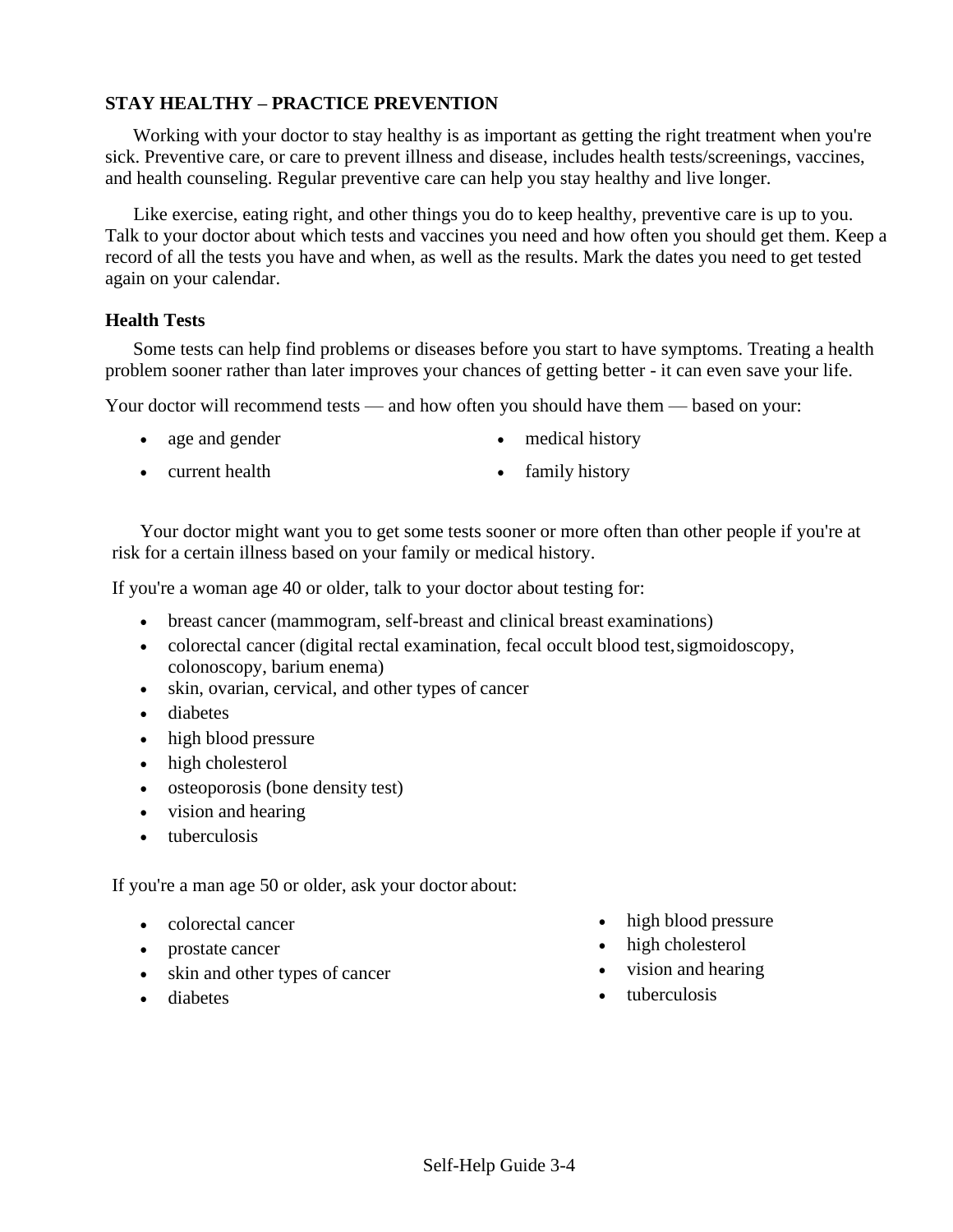# **Vaccines**

The Center for Disease Control (CDC) recommends you get a flu shot every year. The CDC also recommends for healthy adults, older than 50, to get the tetanus, pertussis, shingles and pneumococcal vaccine. In addition, ask your doctor about vaccines for hepatitis B, chickenpox (varicella) and COVID-19.

# **Counseling**

Unfortunately, many doctors just don't have the time to talk with patients about behaviors and lifestyle habits that could hurt their health. Here are some of the things your doctor should ask you about. If any of them cause you problems or concern, ask about them on your own if your doctor doesn't bring them up:

- feeling anxious or depressed
- diet/eating right
- staying at a healthy weight
- physical activity
- hormone replacement therapy
- sleep problems
- vision or hearing problems
- alcohol use
- quitting smoking
- sexual problems or sexually transmitted diseases
- prescriptions and any over-the-counter medicines, including supplements and herbs you are taking

It's a good idea to make a list of all your medicines, the doses, and how often you take them, so you don't forget. Put this list in your wallet so in an emergency, it is readily available, and always bring it with you to the doctor's office. Medical advances and technology have greatly improved our ability to catch illnesses and diseases earlier and to save lives. Make preventive care part of your healthy lifestyle plan. To promote health, practice prevention! Source: [www.aarp.org](http://www.aarp.org/)

#### **COMMON HEALTH CONCERNS OF OLDER ADULTS**

#### **Osteoporosis**

Osteoporosis is a bone thinning disease that gradually weakens bones making them increasingly fragile and more likely to break. Some bone loss is normal with aging, but osteoporosis is not a normal part of aging. Osteoporosis is more likely to occur when you reach a low peak bone mass. Peak bone mass, your maximum bone density, is usually reached by the time you are 25. Your gender, race, and family history as well as your overall health, diet, and lifestyle choices determine whether you reach your peak bone mass. Osteoporosis can also happen when bone loss is greater than normal.

Risk factors for bone loss include certain medical conditions or treatments, smoking, lack of physical activity, inadequate calcium or vitamin D intake, and excessive alcohol consumption. A decline in estrogen production, brought on by menopause, either natural or surgical, leads to bone loss. Early menopause before age 45 puts a woman at increased risk for osteoporosis.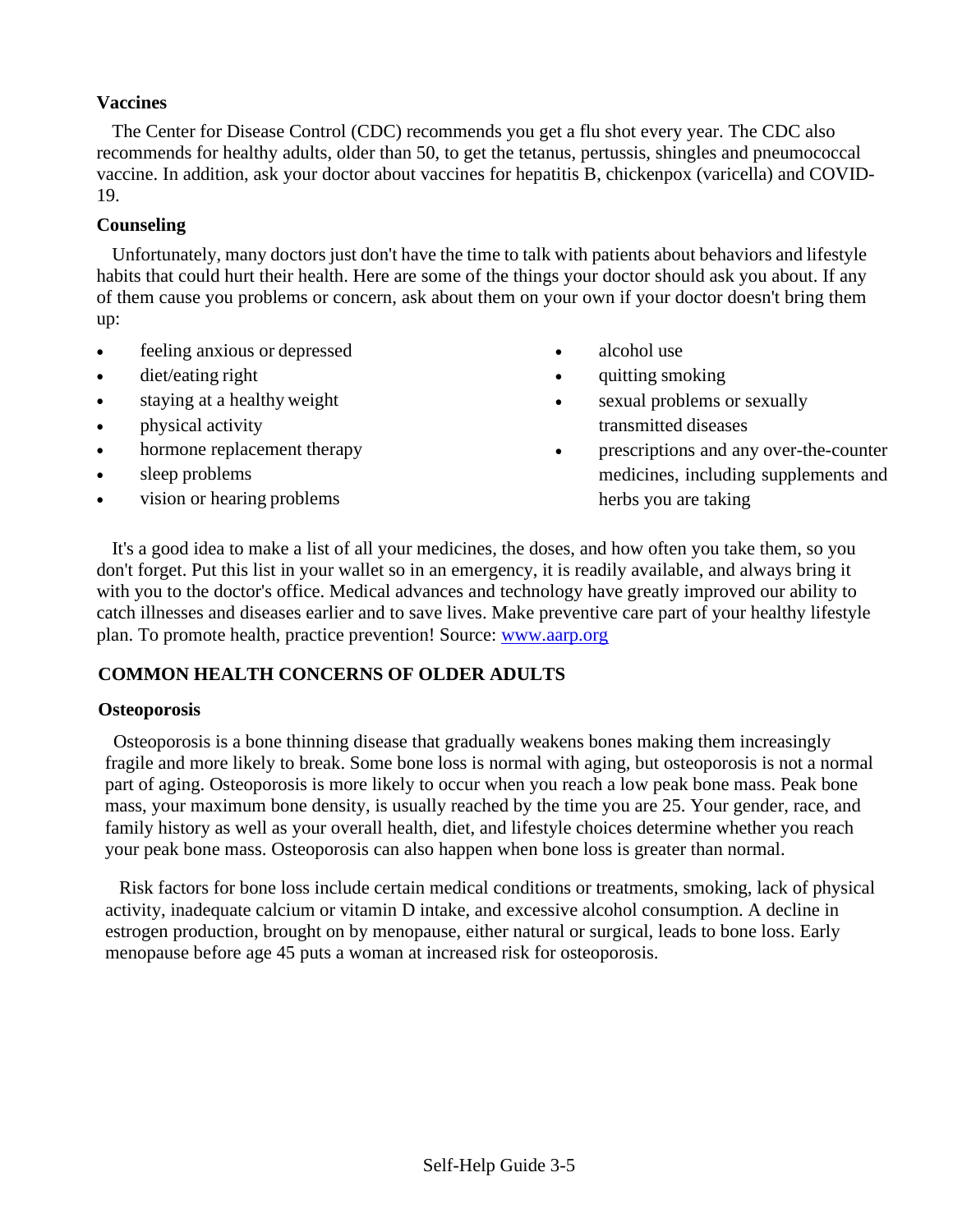Keeping your bones strong is a smart goal at any age. But a fracture-proof frame becomes a bigger priority in the decades after age 50. Fortunately, there are plenty of steps you can take at home and with your doctor's help to protect against painful fractures that can reduce your independence and, surprisingly, even increase your risk of dying due to medical complications.

Over time, spine fracture and collapse can result in stooped posture, difficulty breathing, abdominal discomfort, and other systemic symptoms. The good news is that osteoporosis can be diagnosed. A bone mineral density test (BMD test) measures bone density and can help predict your risk for fracture. A prescription is necessary for a BMD test. It is recommended that all women aged 65 or older and all men aged 70 or older have a BMD test. A BMD test is recommended earlier for men and women who have fractures with minor trauma or other significant risk factors for osteoporosis. Your doctor or healthcare provider can advise you about the right time for you to have a BMD test.

A bone healthy diet for adults under the age of 50 should contain 1000 milligrams of calcium daily. After age 50 this should be increased to 1200 milligrams daily. Dairy foods are rich in calcium along with many other nutrients necessary for strong bones. It is best to choose low fat and nonfat dairy foods as part of a healthy low-fat diet. Eight ounces of skim milk has about 300 milligrams of calcium. Nondairy sources of calcium include certain green leafy vegetables and canned fish eaten with bones. Fortified foods are foods with calcium added and include soymilk, rice milk, juices, and cereals, among others.

It is possible to get all the calcium you need from food alone. You only need a calcium supplement if you cannot meet your calcium needs from your diet. If you need a calcium supplement, be sure to take only the amount of calcium you need. For example: If you need 1200 mg of calcium a day and get 600 mg from food, you will need 600 mg of calcium from a supplement. Your body uses calcium best in small amounts of 600 mg or less. Consider having a calcium rich food at each meal or snack.

Vitamin D is very important to help your body use calcium and to promote strong bones. The body makes vitamin D when skin is exposed to the sun. However, New Yorkers do not get enough vitamin D during winter months or whenever using sunscreen as recommended to protect skin from sun damage. There are only a few natural food sources of vitamin D, most of which are high in fat and not commonly eaten. Fatty fish, eel, catfish, herring, halibut, light tuna, mackerel, oysters, salmon, and sardines provide 200 IU to over 1000 IU of vitamin D per 3 ounce serving. Fortified foods that have 100 IU of vitamin D added per 8 ounces include all cow's milk, most soymilk, some rice milk, some juices, and only a few types of yogurt and cheese. Many adults are unable to get enough vitamin D from diet alone but can get additional vitamin D from multivitamins (most contain 400 IU), in combination with some calcium supplements, or alone as a separate vitamin D3 supplement.

Eating a well-balanced diet, including the recommended intakes of calcium and vitamin D will help you achieve and maintain strong bones. For most healthy individuals, nutrients such as magnesium, potassium, vitamin C, vitamin K, and others needed for healthy bones can be easily met by consuming a wholesome diet including enough whole grains, lean protein, and at least five servings of fruits and vegetables per day.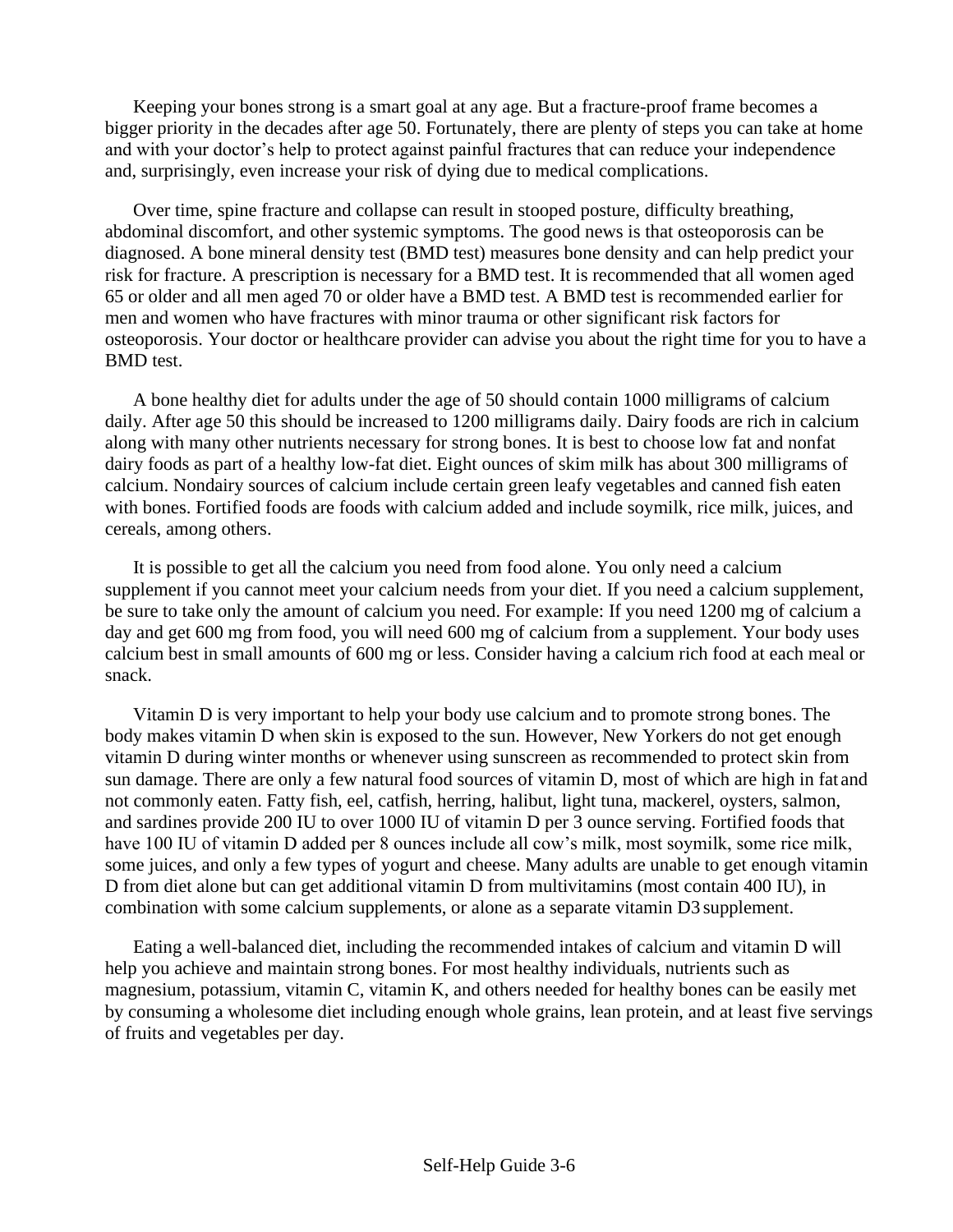Exercise is also important to promote strong bones throughout life. An ideal program combines weight bearing, muscle strengthening, postural training, and balance exercise/activities. Weightbearing activity such as walking, or dancing is excellent for skeletal health and should be done at least two days per week. Everyone should aim to get 150 minutes of moderate intensity aerobic activity or 75 minutes of vigorous aerobic activity per week. The goal for those who have osteoporosis is to prevent bone loss and to improve muscle strength for fall prevention. It is important to check with your doctor before starting any new exercise program. If you already have osteoporosis or a fracture you may want to meet with a physical therapist to determine the right exercises for you.

Fall prevention should include education about risk factors, strength and balance exercises, safety in your home and surroundings, and assessment of medications to minimize side effects that impact balance. If you have osteoporosis, your home can be organized to prevent common falling risks. Remove loose floor wires, cords, and rugs to minimize clutter and prevent falls. Keep your room arranged so that it is familiar to you. Make sure that carpeting on the stairs is firmly tacked and that stair handrails are secure. Your tub and shower should be non-skid and equipped with a grab bar. Place nightlights in strategic places to be sure your home is well lit in all areas.

The strategies to promote strong bones are necessary for all individuals but may not be enough for everyone. You may need to take a medication to reduce bone loss and prevent fractures. If you are diagnosed with osteoporosis, speak with your doctor as there are many osteoporosis medications approved by the Food and Drug Administration. It is never too late to prevent further bone loss or fractures related to osteoporosis.

#### **Vision**

Poor eyesight is not inevitable with old age, but some physical changes do occur during aging which can cause a decline in visual acuity. Over the years, the eye loses ability to keep images focused at close range (presbyopia). You should have brighter lights for tasks such as reading, cooking, sewing, and driving. It may take longer to adjust to changes in brightness. With good care, most older adults can maintain adequate eyesight throughout their lives.

Eye disorders and disease can be prevented by regular health checkups to detect hypertension and diabetes, which may affect the eyes. A complete eye exam by an eye doctor, or an ophthalmologist, every two years is important. This should include a vision evaluation, check of the eye muscle, glaucoma checks, and a complete inner and outer eye exam.

For support with vision issues go to the American Foundation for the Blind at [www.afb.org/](http://www.afb.org/)

For someone who is legally blind, the *Talking Books* program is available. <https://www.loc.gov/nls/>

# **Hearing**

Hearing is an area in which more disabilities are related to aging than any other factor. It is often first noted as the inability to hear high-pitched sounds.

Often, people are too self-conscious about their looks or frightened to admit they have a hearing problem. Approximately 30 percent of adults over age 65 and about half of those over 75 suffer some hearing loss. If hearing problems are ignored, they may get worse, interfere with normal social interaction, and reduce pleasure from leisure activities. If you can't hear well, it is tempting to withdraw socially to avoid embarrassment.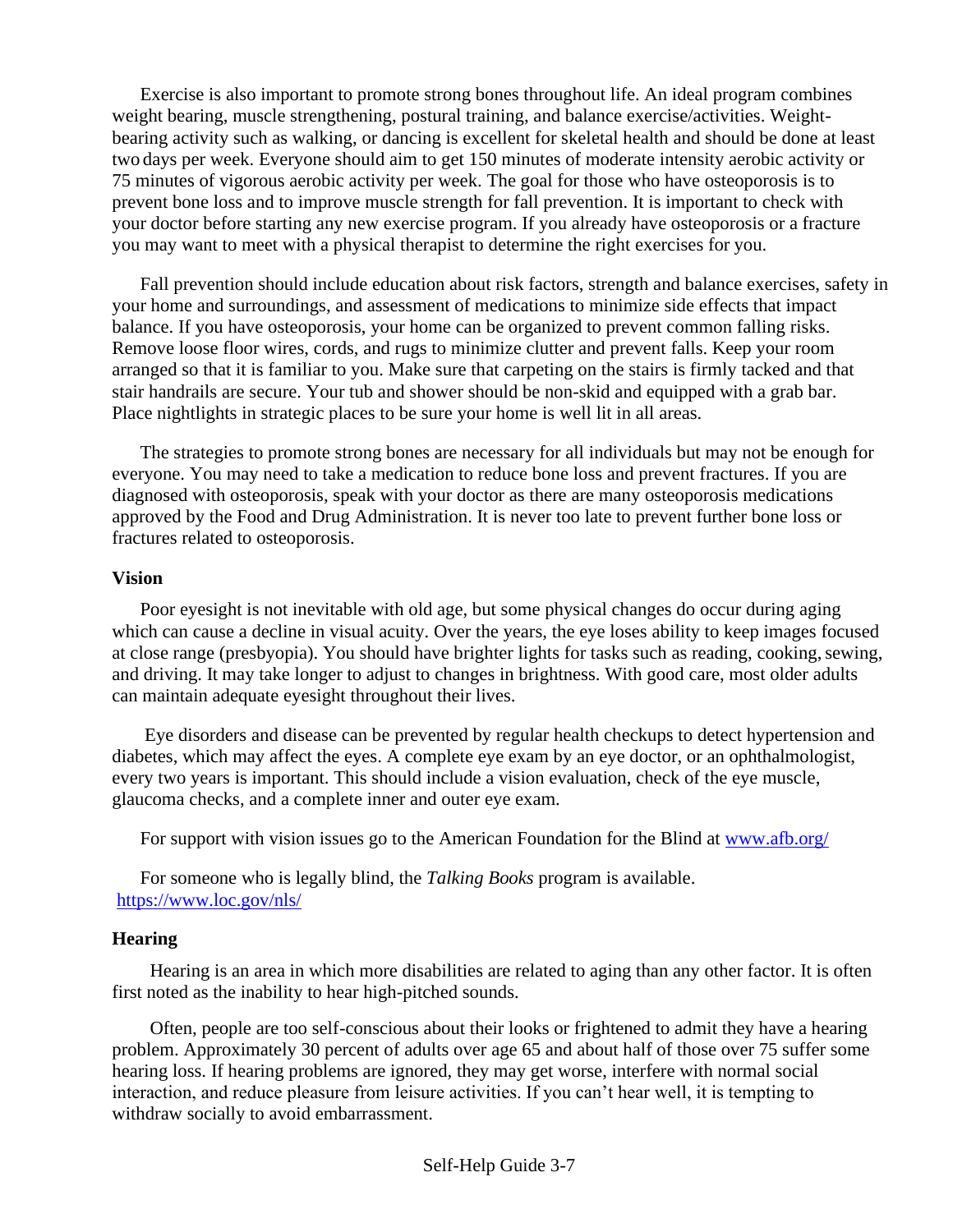If you experience any hearing problem, your doctor can refer you to a hearing specialist (otologist or otolaryngologist), who can diagnose and treat the problem. Common signs of hearing impairment may include difficulty in understanding words, inability to hear high pitched notes or sounds, hearing noises that sound muffled, and less enjoyment at social events. The causes can range from excess earwax to actual nerve deafness. Treatment ranges from simple flushing of the ear canal to removing wax, to prescribing a hearing aid or possible surgery. For most people, all or some hearing may be restored.

Information about hearing and hearing loss can be obtained from:

# **Hearing Health Foundation** <https://hearinghealthfoundation.org/> or

## **Hearing Loss Association of America** [www.hearingloss.org](http://www.hearingloss.org/)

## **Dental Care**

As you grow older, you may be faced with new problems in the care of your mouth. This may involve loss of teeth, adjusting to dentures, or problems with gums. Poor dental hygiene missed dental checkups, missing teeth, and improperly fitting dentures can all cause problems. Losing your teeth not only affects your self-image but can impair your ability to chew food properly. As a result, the diet may be limited to soft foods which may not provide essential nutrients and fiber. Speech can be affected by loss of teeth, and that can make people too embarrassed to interact socially.

Most tooth loss results from periodontal disease, inflammation of the gum tissues surrounding and supporting the teeth, and bone factors like osteoporosis.

Because removing the teeth aggravates osteoporosis, it is best to try to keep them, if possible. Yearly dental checkups help prevent dental problems in later years.

There are dentists who specialize in problems that occur most often in the older adult. Further information on such dentists can be obtained by going to:

# **Special Care Dentistry Association** <https://www.scdaonline.org/>

#### **Foot Care**

Older people often complain their feet hurt. Since your feet bear a weight of several million tons over the course of your lifetime, this is not surprising.

Common foot problems can be related to a variety of things, such as fungal and bacterial conditions, warts, ingrown toenails, corns, calluses, dry skin, ill-fitting shoes, poor circulation, and disease. You should have your feet checked regularly by a family member or do it yourself in order to note any visible changes. Prevent some foot problems by wearing proper fitting shoes, cutting toenails straight across, wearing foot covers, and soaking feet in warm water to relax and soothe them.

A foot checkup by your doctor can help diagnose diseases such as diabetes or circulatory problems. In the case of diabetes, a person is more susceptible to sores or infections on the feet. If you have diabetes, you must give immediate attention to cuts or bruises because you are prone to healing more slowly. Avoid extremely hot or cold temperatures for your bath or swimming, and don't use an electric blanket. Feet should be kept clean and dry.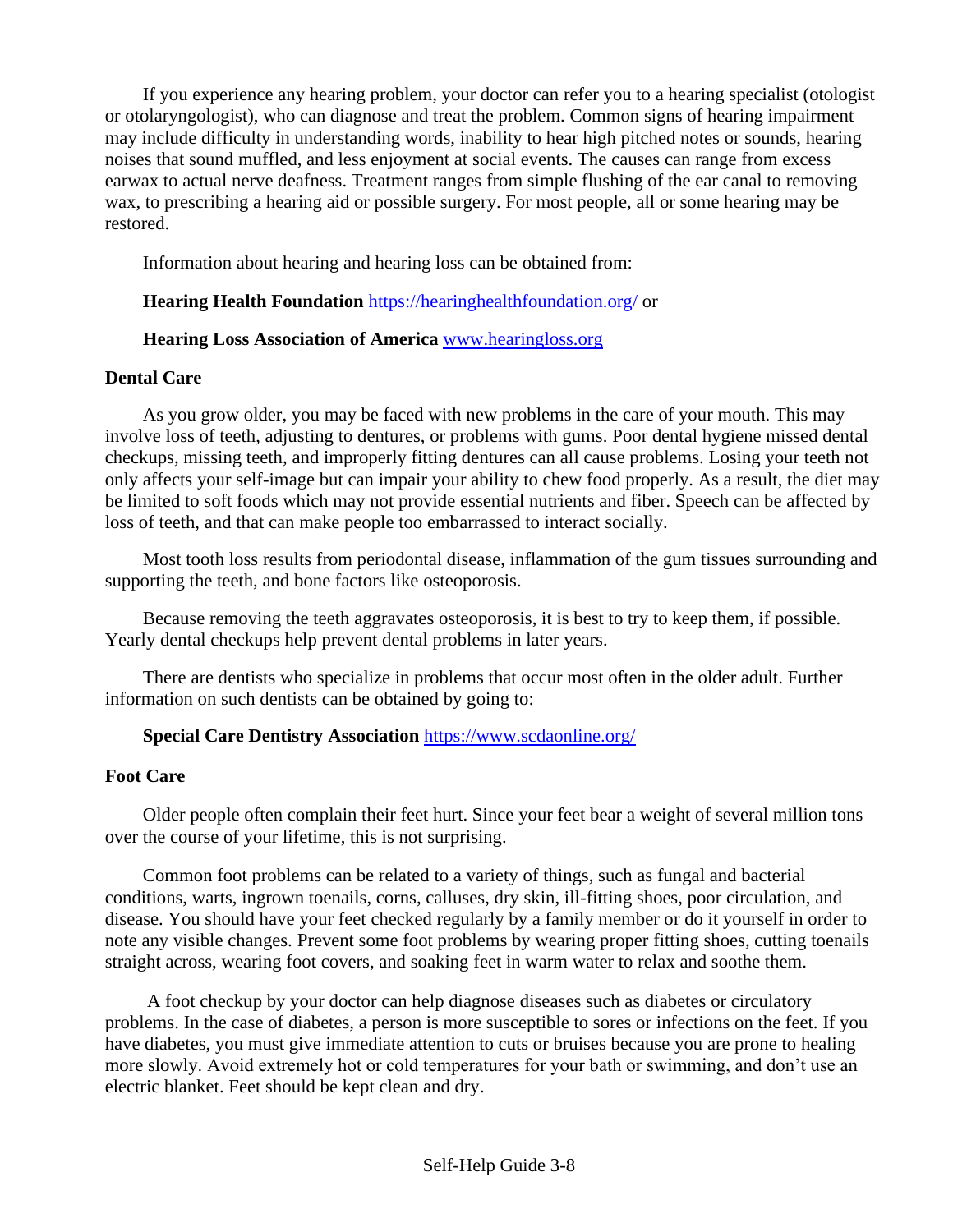To prevent problems with your feet as you age, keep active to improve circulation. Avoid sitting or resting for long periods. Smoking reduces blood flow to the feet, as does crossing legs, tight socks, or garters, and exposure to cold temperatures. In addition to exercise, standing, stretching, and foot massage improve circulation.

# **STAYING MENTALLY ACTIVE**

The latest in brain research shows that regular mental stimulation, along with other healthy habits, can help keep you mentally sharp, as you grow older. One way to get that mental stimulationis to be a life-long learner, always challenging yourself to master new skills and acquire new information. Other excellent sources of mental stimulation are leisure pursuits that require planning details like gardening, traveling, and needlework crafts. Don't forget about regularly playing cards, doing crossword puzzles, or sudoku. These kinds of games that provide a bit of mental challenge can become increasingly valuable tools for keeping your mind nimble. Staying socially active and engaging in good conversations on a regular basis also plays a part in keeping you mentallyagile. While our brain and our muscles are obviously quite different, both definitely require exercise in order to stay in good shape!

## **COPING WITH LOSS**

Loss is a major part of the emotional challenge of aging. Many people experience retirement as a loss of status, relationships, and meaningful activity. Many friends and relatives move away or die during the retirement years. Moving, even when it's a happy occasion balanced by gains, can be traumatic. Disability or chronic illness that results in diminished independence and personal control is experienced as a loss and is accompanied by the same grief as if a beloved person had died. This grief may be expressed by anger, depression, or refusal to cooperate in treatment. Loss and its pain can be a very real part of retirement. The courage and creativity you demonstrate in dealing with a loss can help you deal with the pain.

# **LANDING ON YOUR FEET**

Loss is hard to talk about. Loss of a partner presents a particular challenge which needs to be addressed. People who have survived loss don't have much of a chance to share their experience with those who could benefit from it.

 It is important to admit that loss is painful. People who bury their feelings don't stop feelingthe pain. It manifests itself in some other way, ranging from anger to illness. Those who do best admit the pain of loss and express themselves clearly, firmly, and positively. Many local Offices for the Aging or mental health clinics offer free or low-cost counseling or support groups. The American Association of Retired Persons (AARP) offers a widowed persons program in some areas.

It is also important to keep in touch with your community or even to "reinvent" your life. We never outgrow the need to meet new people and try new things. Senior centers and senior meal sites offer activities from art lessons to hot meals, and a chance to make new friends. Employers and volunteer centers are actively looking for retired workers and offer meaningful involvement and social contacts. Being a mentor, passing on skills to younger people, is one of the special rewards of the retirement years.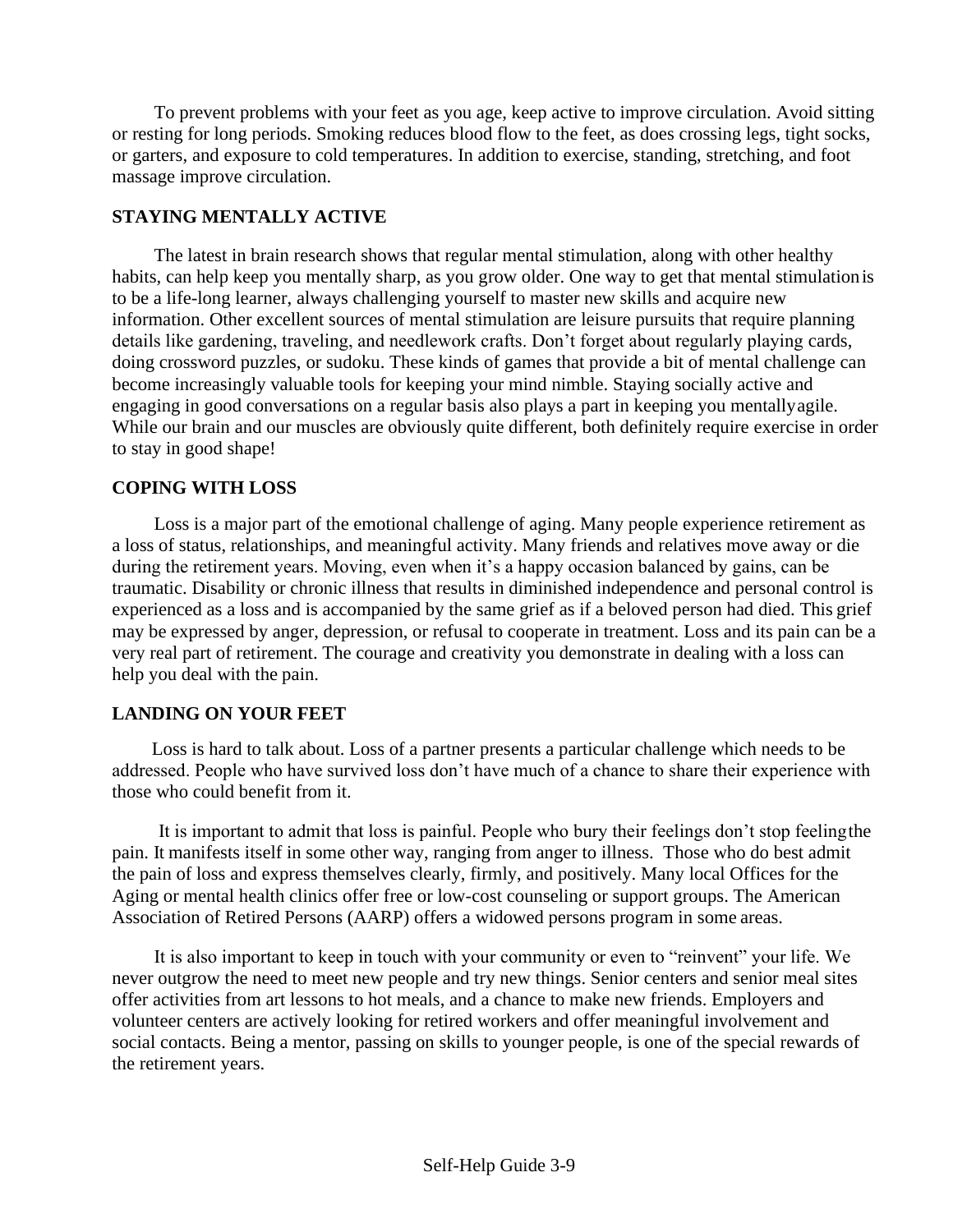*HealthStyle–a self-test* 

This brief test, developed by the Public Health Service, is all about changing lifestyle. Its purpose is to tell you how well you are doing to stay healthy. The behaviors covered in the test are recommended for most Americans. Some of them may not apply to persons with certain chronic diseases or people with disabilities. Such persons may require special instructions from their physicians.

| Cigarette Smoking                                                                                            | Almost<br><b>Always</b> | <b>Sometimes</b> | Almost<br><b>Never</b> |
|--------------------------------------------------------------------------------------------------------------|-------------------------|------------------|------------------------|
| If you never smoke, enter a score of 10 for this section and go to the next section on<br>Alcohol and Drugs. |                         |                  |                        |
| I avoid smoking cigarettes.                                                                                  |                         |                  |                        |
| I smoke only low tar and Nicotine cigarettes, or I smoke a pipe or cigars.                                   |                         |                  |                        |

**Smoking Score:** 

| <b>Alcohol and Drugs</b> |                                                                                                                                          | Almost<br><b>Always</b> | <b>Sometimes</b> | <b>Almost</b><br><b>Never</b> |
|--------------------------|------------------------------------------------------------------------------------------------------------------------------------------|-------------------------|------------------|-------------------------------|
| 1.                       | I avoid drinking alcoholic beverages or I drink no more than 1 or 2 drinks a day.                                                        | 4                       |                  | $\theta$                      |
| 2.                       | I avoid using alcohol or other drugs (especially illegal drugs) as a way of handling<br>stressful situations or the problems in my life. |                         |                  | $\theta$                      |
| 3.                       | I am careful not to drink alcohol when taking certain medicines (for<br>example), medicine for sleeping, pain, colds, and allergies).    |                         |                  |                               |
| 4.                       | I read and follow the label directions when using prescribed and over-the-counter<br>drugs.                                              |                         |                  | $\theta$                      |

| <b>Alcohol and Drug Score:</b> |  |  |
|--------------------------------|--|--|
|                                |  |  |

| <b>Eating Habits</b> |                                                                                                                                                                          | Almost<br><b>Always</b> | <b>Sometimes</b> | <b>Almost</b><br><b>Never</b> |
|----------------------|--------------------------------------------------------------------------------------------------------------------------------------------------------------------------|-------------------------|------------------|-------------------------------|
| 1.                   | I eat a variety of foods each day, such as fruits and vegetables, whole grain breads<br>and cereals, lean meats, dairy products, dry peas and beans, and nuts and seeds. |                         |                  |                               |
| 2.                   | I limit the amount of fat, saturated fat, and cholesterol I eat (including fat on meats,<br>eggs, butter, cream, shortenings, and organ meats such as liver).            |                         |                  | $\theta$                      |
| 3.                   | I limit the amount of salt I eat by cooking with only small amounts, not adding salt at<br>the table, and avoiding salty snacks.                                         | 2                       |                  |                               |
| 4.                   | I avoid eating too much sugar especially frequent snacks of candy or soft drinks.                                                                                        |                         |                  | $\theta$                      |

**Eating Habits Score:**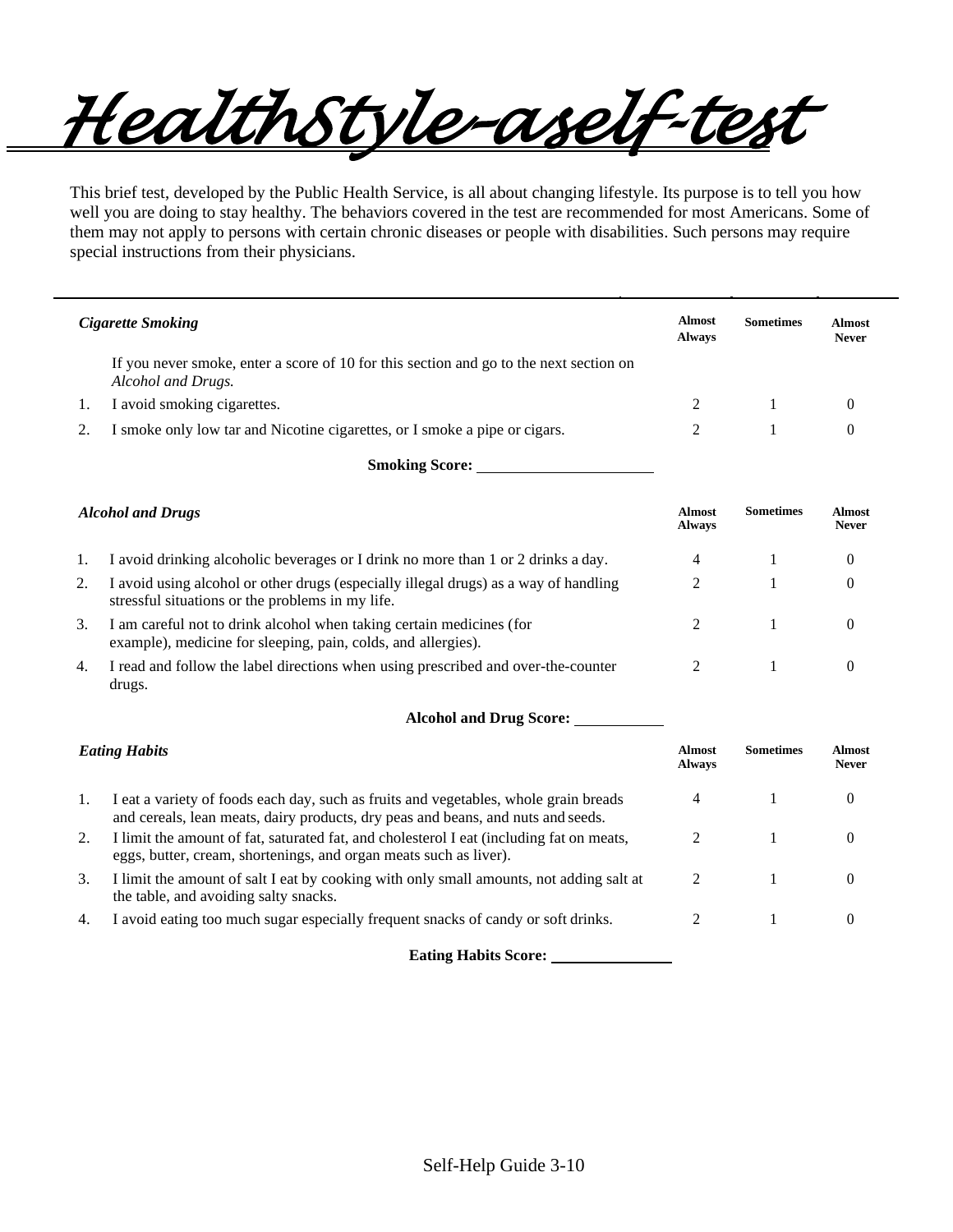| <i>Exercise/Fitness</i> |                                                                                                                                   | <b>Almost</b><br><b>Always</b> | <b>Sometimes</b> | <b>Almost</b><br><b>Never</b> |
|-------------------------|-----------------------------------------------------------------------------------------------------------------------------------|--------------------------------|------------------|-------------------------------|
|                         | I maintain a desired weight, avoiding overweight and underweight.                                                                 |                                |                  |                               |
|                         | I do vigorous exercise for at least 75 minutes each week (examples include<br>running, swimming, brisk walking).                  |                                |                  |                               |
| 3.                      | I do exercises that enhance my muscle tone for 15-30 minutes at least 2 times a week<br>(examples include yoga and calisthenics). |                                |                  |                               |

| <b>Stress Control</b> |                                                                                                                          | <b>Almost</b><br><b>Always</b> | <b>Sometimes</b> | <b>Almost</b><br><b>Never</b> |
|-----------------------|--------------------------------------------------------------------------------------------------------------------------|--------------------------------|------------------|-------------------------------|
| 1.                    | I have a job or do other work that I enjoy.                                                                              |                                |                  |                               |
| 2.                    | I find it easy to relax and express my feelings freely.                                                                  |                                |                  |                               |
| 3.                    | I recognize early and prepare for events or situations likely to be stressful for me.                                    |                                |                  |                               |
| 4.                    | I have close friends, relatives, or others who I can talk to about personal matters<br>and call on for help when needed. |                                |                  |                               |

**Stress Control Score:** 

| <b>Safety</b> |                                                                                                                                     | <b>Almost</b><br><b>Always</b> | <b>Sometimes</b> | <b>Almost</b><br><b>Never</b> |
|---------------|-------------------------------------------------------------------------------------------------------------------------------------|--------------------------------|------------------|-------------------------------|
| 1.            | I wear a seat belt while riding in a car.                                                                                           |                                |                  | $\theta$                      |
| 2.            | I avoid driving while under the influence of alcohol and other drugs.                                                               |                                |                  | $\theta$                      |
| 3.            | I obey traffic rules and the speed limit when driving.                                                                              |                                |                  | $\theta$                      |
| 4.            | I am careful when using potentially harmful products or substances such as<br>household cleaners, poisons, and electrical devices). |                                |                  | $\theta$                      |
| 5.            | I avoid smoking in bed.                                                                                                             |                                |                  | $\theta$                      |

**Safety Score:**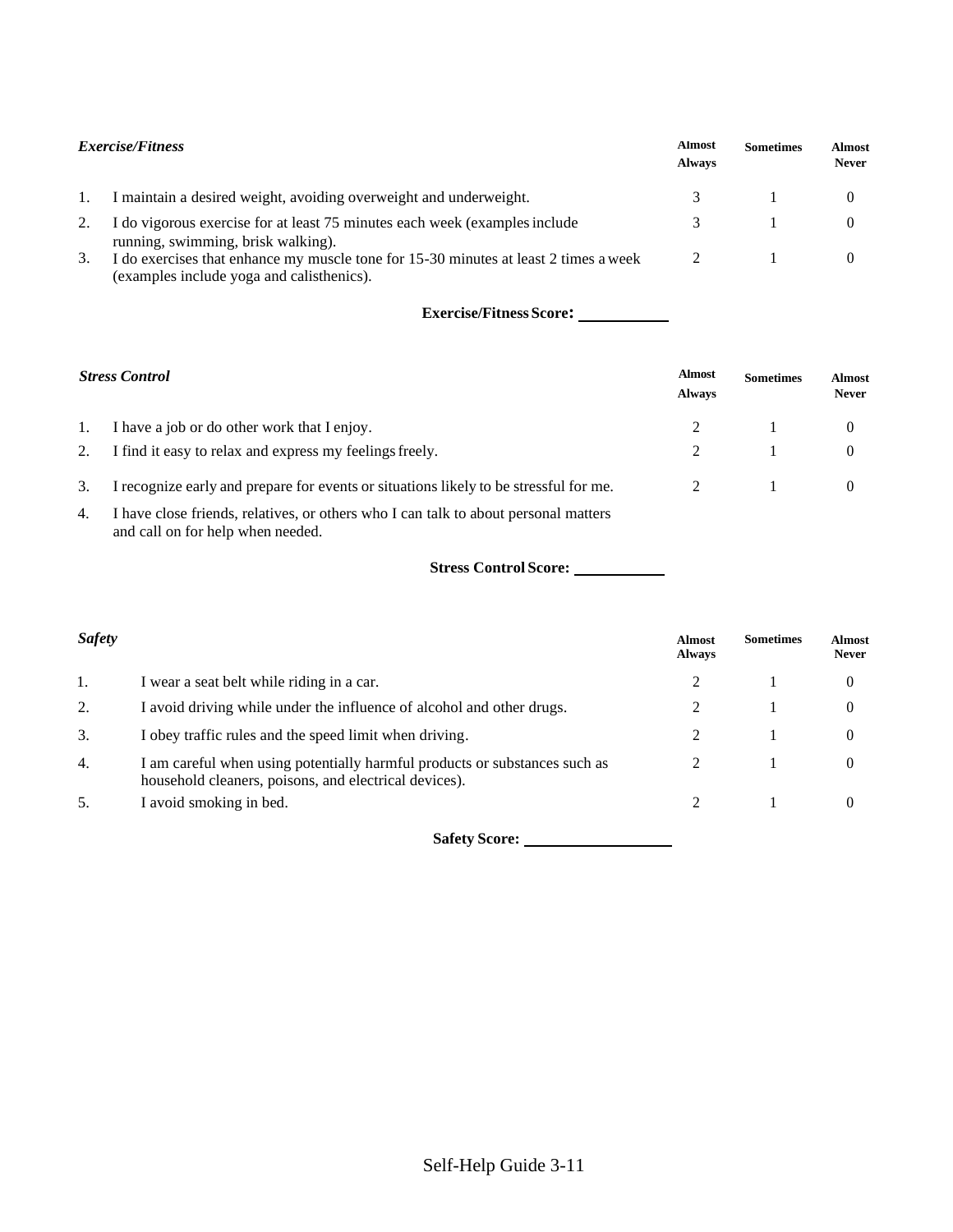# **WHAT YOUR SCORE MEANS TO YOU**

#### **SCORES OF 9 AND 10**

Excellent! Your answers show you are aware of the importance of this area to your health! More importantly, you are putting your knowledge to work for you by practicing good health habits. As long as you continue to do so, this area should not pose a serious health risk. It's likely that you are setting an example for your family to follow. Since you got a very high-test score on this part of the test, you may want to consider other areas where your scores indicate room for improvement.

#### **SCORES OF 6 TO 8**

Your health practices in this area are good, but there is room for improvement. Look again at the items you answered with a "Sometimes" or "Almost Never." What changes can you make to improve your score? Even a small change can often help you achieve better health.

## **SCORES OF 3 TO 5**

Your health risks are showing! Would you like more information about the risks you are facing and about why it is important for you to change these behaviors? Perhaps you need help in deciding how to successfully make the changes you desire. In either case, help is available.

## **SCORES OF 0 TO 2**

Obviously, you were concerned enough about your health to take the test, but your answers show you may be taking serious and unnecessary risks with your health. Perhaps you are not aware of the risks and what to do about them. You can easily get the information and help you need to improve, if you wish. The next step is up to you!

# **YOU CAN START RIGHT NOW!**

In the test you just completed were numerous suggestions to help decrease your risk of disease and premature death. Here are some of the most significant.

#### **Avoid Cigarettes**



Cigarette smoking is the single most important preventable cause of illness and early death. Persons who stop smoking reduce their risk of getting heart disease and cancer. So, if you're a cigarette smoker, think twice about lighting that next cigarette. If you choose to continue smoking, try decreasing the number of cigarettes you smoke and switching to a low tar and

nicotine brand.

#### **Follow Sensible Drinking Habits**



Alcohol produces changes in mood and behavior. Most people who drink are able to control their intake of alcohol and to avoid the undesired and often harmful effects. Heavy, regular use of alcohol can lead to cirrhosis of the liver, a leading cause of death. Also, statistics clearly

show that mixing drinking and driving is often the cause of fatal or crippling accidents. So, if you drink, do it wisely and in moderation. Use care in taking drugs. Today's greater use of drugs – both legal and illegal – is one of our most serious health risks. Even some drugs prescribed by your doctor can be dangerous if taken when drinking alcohol or before driving.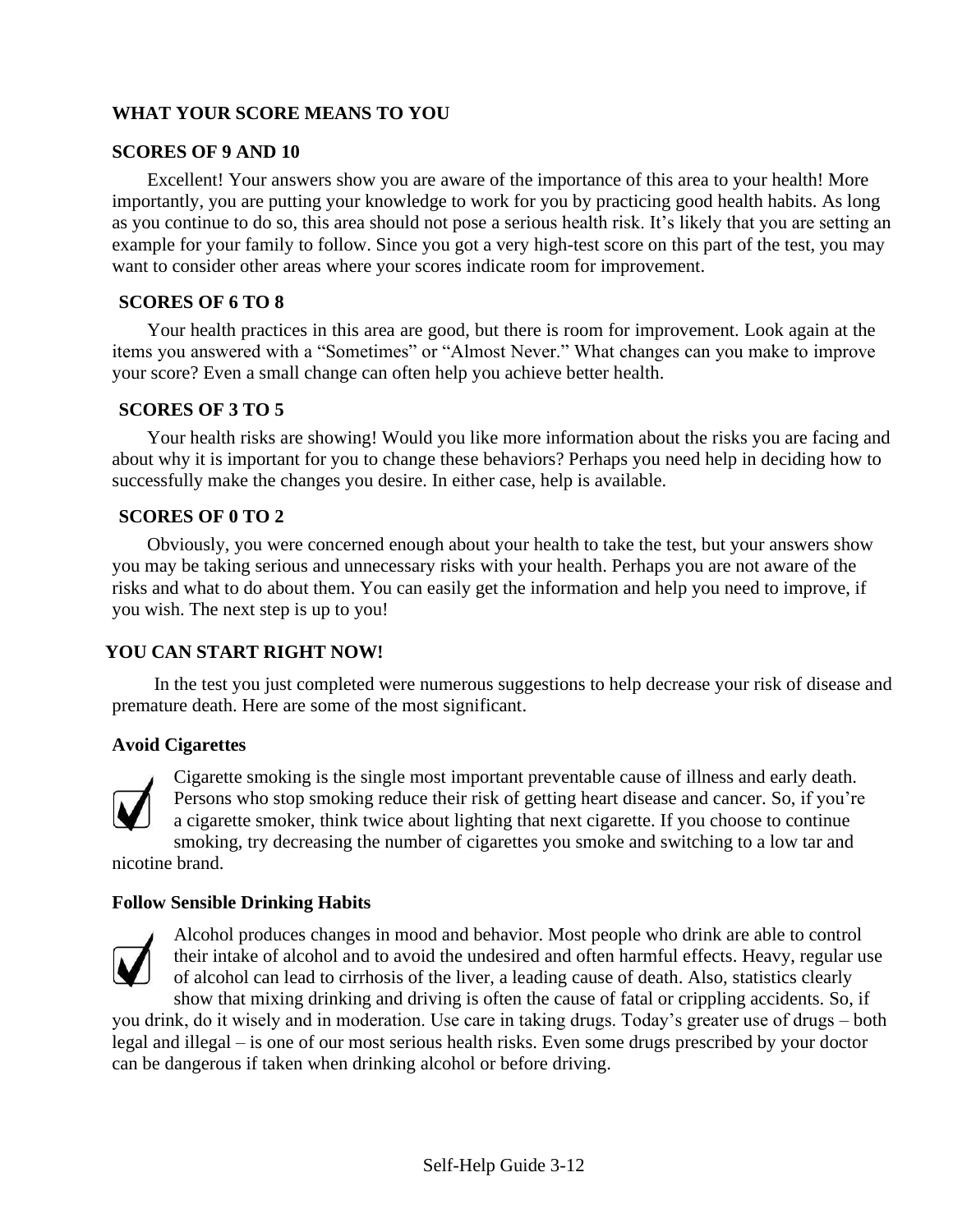# **Exercise Regularly**



Almost everyone can benefit from exercise, and there's some form of exercise almost everyone can do. (If you have any doubt, check first with your doctor). Usually, as little as 15-30 minutes of vigorous exercise three times a week will help you have a healthier heart, eliminate excess weight, tone up sagging muscles, and sleep better. Think how much difference all these

improvements could make in the way you feel.

#### **Learn to Handle Stress**



Stress is a normal part of living; everyone faces it to some degree. The causes of stress can be good or bad, desirable, or undesirable (such as promotion on the job or the loss of a spouse). Properly handled, stress need not be a problem. But unhealthy responses to stress – such as

driving too fast or erratically, drinking too much, or prolonged anger or grief – can cause a variety of physical and mental problems. Even on a very busy day, find a few minutes to slow down and relax. Talking over a problem with someone you trust can often help you find a satisfactory solution. Learn to distinguish between things that are "worth fighting about" and things that are less important.

#### **Be Safety Conscious**



Think "safety first" at home, at work, at school, at play, and on the highway. Buckle seat belts (back seats too) and obey traffic rules. Keep poisons and weapons out of the reach of children and keep emergency numbers by your telephone. When the unexpected happens, you'll be prepared.

#### **WHERE DO I GO FROM HERE?**

Start by asking yourself a few frank questions: Am I really doing all I can to be as healthy as possible? What steps can I take to feel better? Am I willing to begin now? If you scored low in one or more sections of the test, decide what changes you want to make to improve. You might pick that aspect of your lifestyle where you feel you have the best chance for success, and tackle that one first. Once you have improved your score there, go on to other areas.

If you already have tried to change your health habits (to exercise regularly or stop smoking, for example), don't be discouraged if you haven't yet succeeded. The difficulty you have encountered may be due to influences you've never really thought about – such as advertising – or to a lack of support and encouragement. Understanding these influences is an important step toward changing the way they affect you.

*There's help available!*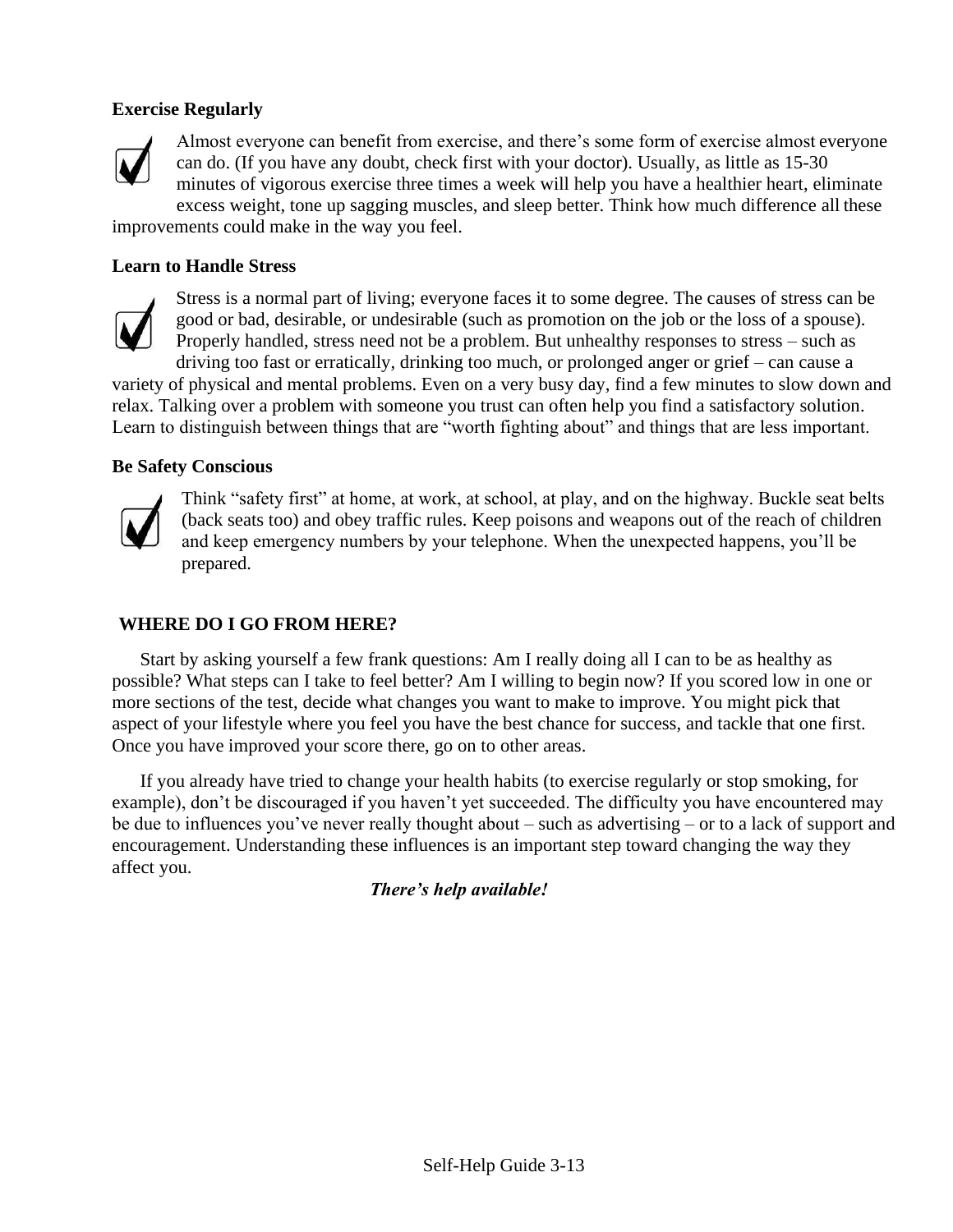# **RETIREMENT CHECKLIST**  *Health and Wellness*

As you approach retirement it is useful to determine what you know, what you've done, and what you still need to find out or do.

Read each of the questions below and circle your answer, "YES" or "NO." Next, for each "NO" answer you gave, write down a few words in the space provided that will help you find the answers. You may want to use the same space to record other personal questions about this topic.

| 1. | Do I get some type of exercise regularly?                                        | <b>YES</b> | NO |  |
|----|----------------------------------------------------------------------------------|------------|----|--|
| 2. | Am I careful to eat daily balanced meals?                                        | <b>YES</b> | NO |  |
| 3. | Do I get annual checkups?                                                        | <b>YES</b> | NO |  |
| 4. | Do I understand the main effects of stress on the body?                          | <b>YES</b> | NO |  |
| 5. | Can I identify several healthy ways to deal with stress?                         | <b>YES</b> | NO |  |
|    | 6. Have I taken a diet survey to determine what I actually<br>eat?               | <b>YES</b> | NO |  |
| 7. | Do I know how to read labels for nutritional value?                              | <b>YES</b> | NO |  |
| 8. | Can I describe all the personal benefits of regular exercise<br>as I grow older? | <b>YES</b> | NO |  |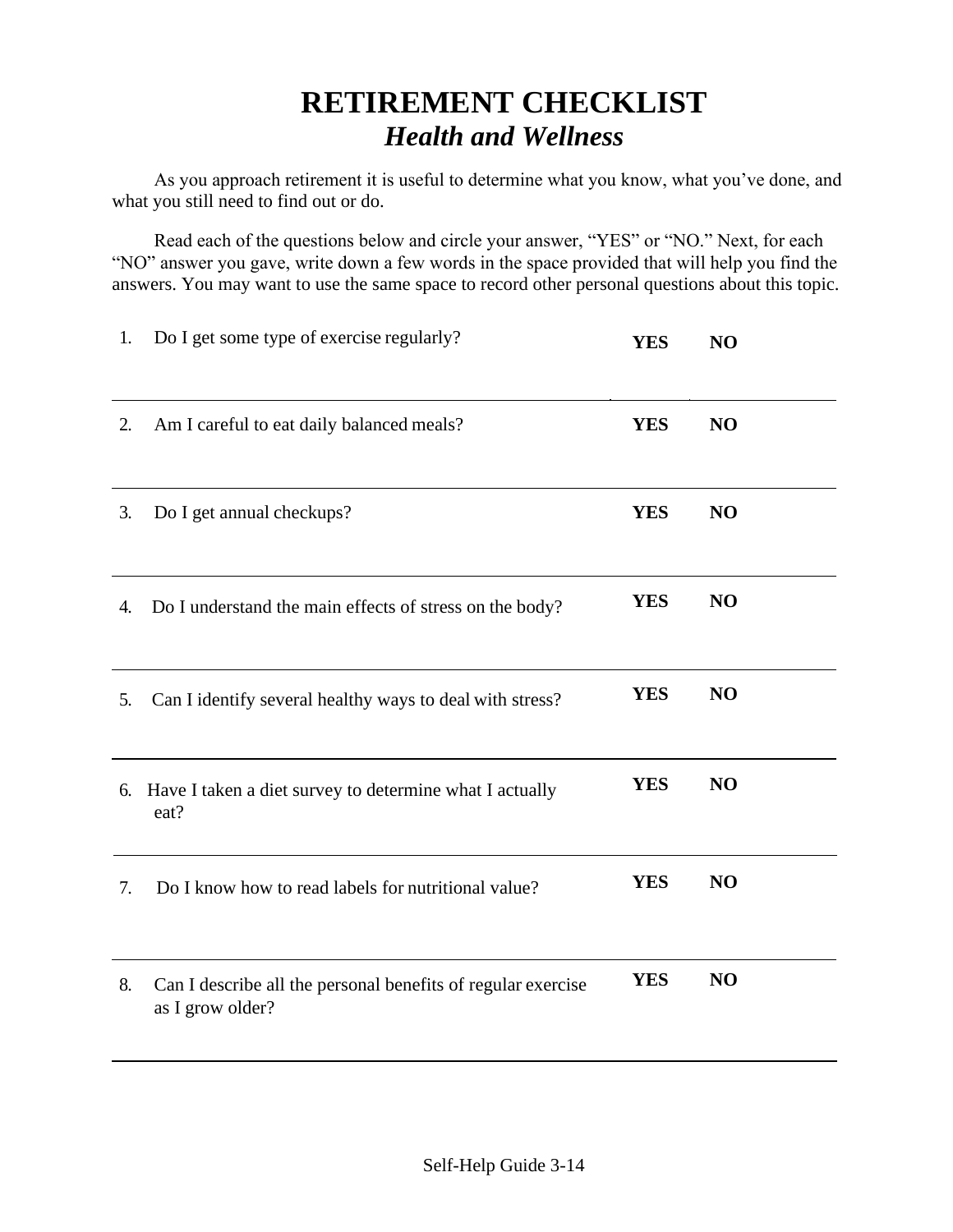# **RESOURCES**  *Health & Wellness*

# **WEBSITES:**

American Association of Retired Persons [www.aarp.org](http://www.aarp.org/)

HealthinAging.org [https://www.healthinaging.org/tools-and](https://www.healthinaging.org/tools-and-tips/go4life-national-institute-aging)[tips/go4life-national-institute-aging](https://www.healthinaging.org/tools-and-tips/go4life-national-institute-aging)

International Council on Active Aging [www.icaa.cc/](http://www.icaa.cc/)

The NYS Office for the Aging <https://aging.ny.gov/>

The Mayo Clinic [www.mayoclinic.org](http://www.mayoclinic.org/)

Office of Disease Prevention and Health Promotion <https://health.gov/>

US Department of Health and Human Services Healthfinder <https://healthfinder.gov/>

Work-Life Services WellNYS Everyday [oer.ny.gov/wellnys-everyday](https://goer.ny.gov/wellnys-everyday)

# **PUBLICATIONS:**

#### *Nutrition*

American Heart Association., *The New American Heart Association Cookbook, 9 th Edition,*  Potter/TenSpeed, 2018.

Kearns, Ann, MD., *Mayo Clinic on Osteoporosis*, Mayo Clinic Press, March 2021.

Li, William., MD., *Eat to Beat Disease-The New Science of How Your Body Can Heal Itself,* Grand Central Publishing, 2019.

Rockridge Press., *The Mediterranean Diet for Beginners: The Complete Guide - 40 Delicious Recipes, 7-Day Diet Meal Plan, and 10 Tips for Success***,** 2017.

Starke, Rodman D., *American Heart Association Low-Salt Cookbook*: *A Complete Guide to Reducing Sodium and Fat in The Diet, (4th edition),*  Clarkson Potter, 2013.

Wartian-Smith, Pamela., *What You Must Know About Vitamins, Minerals, Herbs and So Much More,* Square One, 2019.

Weil, Andrew M.D., *Fast Food, Good Food: More Than 150 Quick and Easy Ways to Put Healthy, Delicious Food on the Table,* Little Brown and Company, 2015.

Willet, Walter C., M.D. & Skerrett, P.J., & Giovannucci, Edward L., M.D., *Eat, Drink, and Be Healthy: The Harvard Medical School Guide to Healthy Eating,* Simon & Schuster, 2017*.*